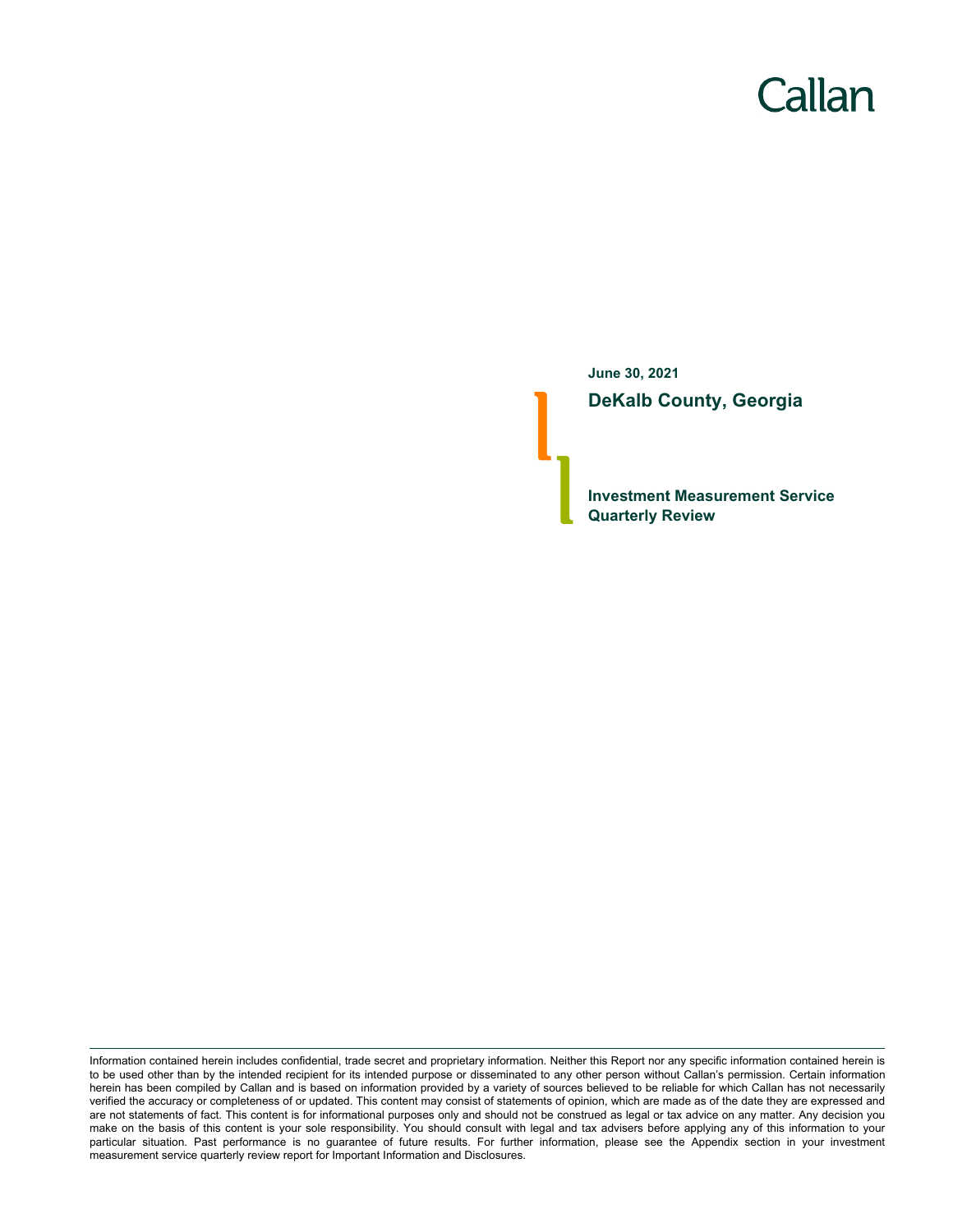## **Actual vs Target Asset Allocation As of June 30, 2021**

The top left chart shows the Fund's asset allocation as of June 30, 2021. The top right chart shows the Fund's target asset allocation as outlined in the investment policy statement. The bottom chart ranks the fund's asset allocation and the target allocation versus the Callan Public Fund Sponsor Database.





|                       | \$000s    | Weight |         | Percent           | \$000s             |
|-----------------------|-----------|--------|---------|-------------------|--------------------|
| Asset Class           | Actual    | Actual | ™arqet  | <b>Difference</b> | <b>Difference</b>  |
| Domestic Equity       | 1.141.256 | 64.7%  | 60.0%   | 4.7%              | 82,350             |
| Domestic Fixed Income | 382.880   | 21.7%  | 25.0%   | $(3.3\%)$         | (58, 330)          |
| International Equity  | 227.490   | 12.9%  | 15.0%   | $(2.1\%)$         | (37,237<br> 13,217 |
| Cash Account          | 13.217    | 0.7%   | $0.0\%$ | 0.7%              |                    |
| Total                 | 1.764.842 | 100.0% | 100.0%  |                   |                    |

#### **Asset Class Weights vs Callan Public Fund Sponsor Database**



\* Current Quarter Target = 50.0% S&P 500 Index, 20.0% Blmbg Aggregate, 15.0% MSCI EAFE, 10.0% Russell 2000 Index and 5.0% ML:IG Cnvrts 5% Iss Cap.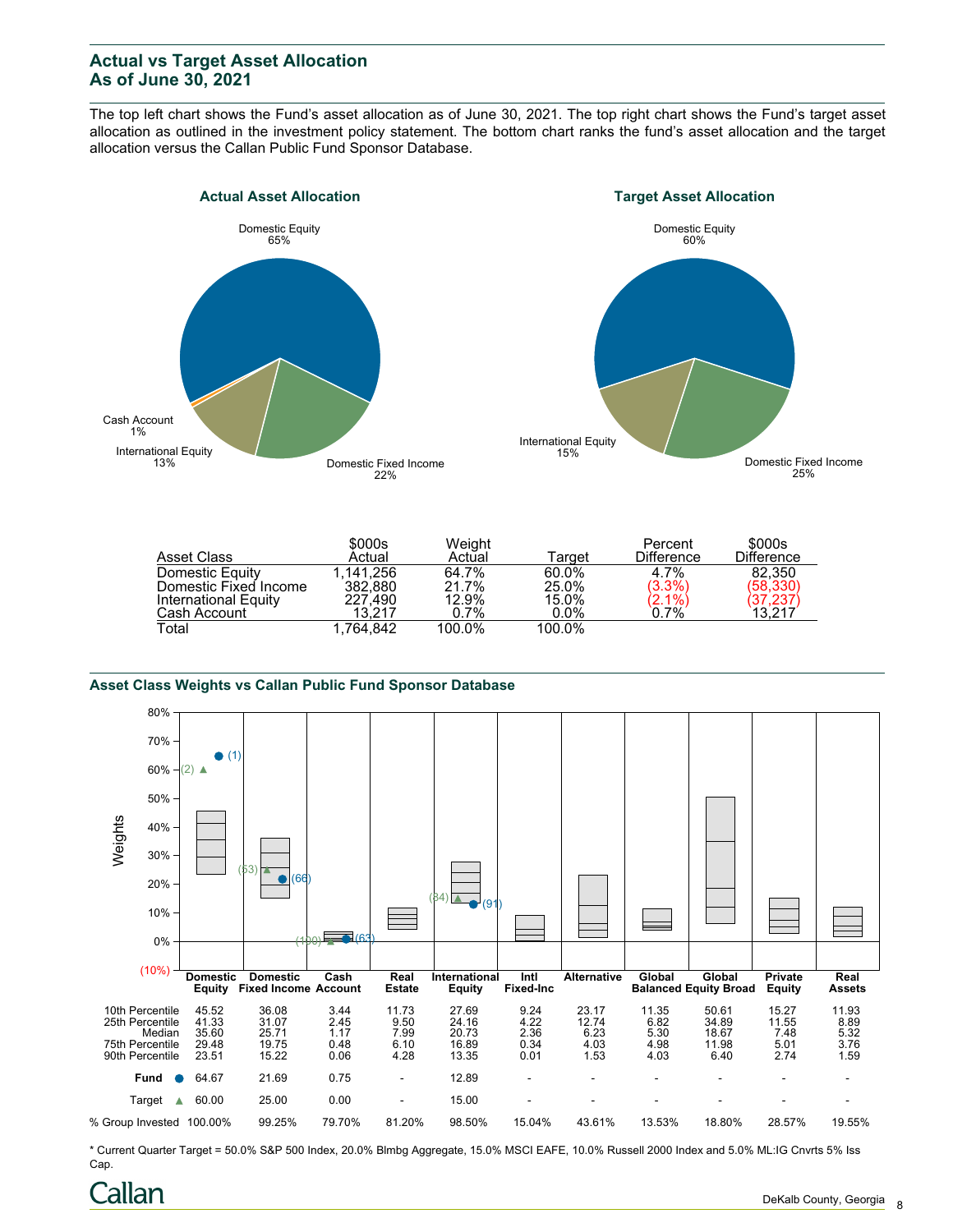### **Investment Manager Asset Allocation**

The table below contrasts the distribution of assets across the Fund's investment managers as of June 30, 2021, with the distribution as of March 31, 2021. The change in asset distribution is broken down into the dollar change due to Net New Investment and the dollar change due to Investment Return.

|                                    |                     | June 30, 2021 |                  |              | <b>March 31, 2021</b> |          |
|------------------------------------|---------------------|---------------|------------------|--------------|-----------------------|----------|
|                                    | <b>Market Value</b> | Weight        | Net New Inv.     | Inv. Return  | <b>Market Value</b>   | Weight   |
| <b>Domestic Equity</b>             | \$1,141,255,582     | 64.67%        | \$ (53,006,075)  | \$76,378,682 | \$1,117,882,976       | 65.94%   |
| Large Cap                          | \$923,832,161       | 52.35%        | $$$ (36,006,075) | \$73,125,634 | \$886,712,602         | 52.31%   |
| Jennison Associates                | 244.603.249         | 13.86%        | (34,000,000)     | 29.607.276   | 248.995.973           | 14.69%   |
| Loomis Large Cap Growth            | 250,995,232         | 14.22%        | (18,000,000)     | 24,574,546   | 244,420,685           | 14.42%   |
| Montag & Caldwell                  | 62,428              | 0.00%         |                  | 10,733       | 51.695                | $0.00\%$ |
| Edgar Lomax                        | 45.928.486          | 2.60%         |                  | 2.093.570    | 43.834.916            | 2.59%    |
| Gabelli Asset Management           | 123.013.844         | 6.97%         |                  | 4,352,717    | 118,661,127           | 7.00%    |
| Southeastern Asset Mgmt.           | 71.880              | $0.00\%$      |                  | O            | 71.880                | $0.00\%$ |
| SSqA Russell 1000 Value            | 259, 157, 043       | 14.68%        | 15,993,925       | 12,486,791   | 230,676,327           | 13.61%   |
| <b>Small Cap</b>                   | \$217,423,421       | 12.32%        | \$(17,000,000)   | \$3,253,048  | \$231,170,374         | 13.64%   |
| <b>Frontier Capital Management</b> | 109.900.986         | 6.23%         | (9,000,000)      | 4.570.281    | 114,330,705           | 6.74%    |
| <b>EARNEST Partners</b>            | 107,522,435         | 6.09%         | (8,000,000)      | (1,317,233)  | 116,839,668           | 6.89%    |
| <b>Domestic Fixed Income</b>       | \$382,880,203       | 21.69%        | \$24,000,000     | \$7,728,827  | \$351,151,376         | 20.71%   |
| Segall Bryant & Hamill             | 176.999.300         | 10.03%        | 12.000.000       | 3.731.791    | 161.267.509           | 9.51%    |
| Income Research & Mgmt             | 114,314,973         | 6.48%         | 12.000.000       | 2,033,380    | 100,281,593           | 5.92%    |
| <b>Advent Capital Management</b>   | 91,565,931          | 5.19%         | n                | 1,963,656    | 89,602,275            | 5.29%    |
| <b>International Equity</b>        | \$227,489,595       | 12.89%        | \$(181, 826)     | \$9,051,698  | \$218,619,723         | 12.90%   |
| T. Rowe Price Inst Intl Core Eq.   | 138,184,603         | 7.83%         |                  | 5,200,496    | 132,984,107           | 7.84%    |
| Marathon                           | 89,304,992          | 5.06%         | (181, 826)       | 3,851,202    | 85,635,616            | 5.05%    |
| <b>Cash Account</b>                | \$13,217,118        | 0.75%         | \$5,626,945      | \$0          | \$7,590,174           | 0.45%    |
| <b>Total Fund</b>                  | \$1,764,842,499     | 100.0%        | \$(23, 560, 957) | \$93,159,207 | \$1,695,244,249       | 100.0%   |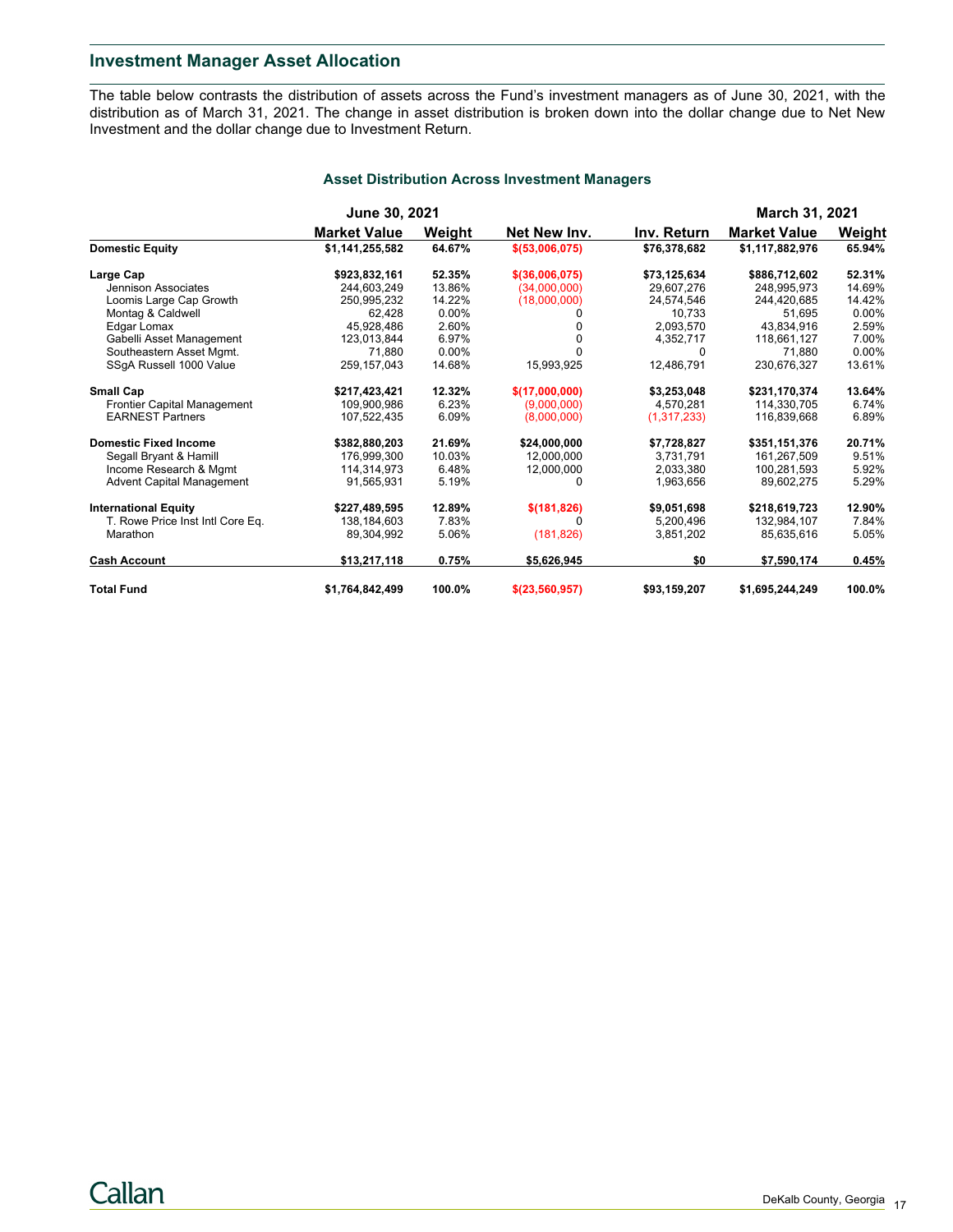#### **Investment Manager Returns**

The table below details the rates of return for the Fund's investment managers over various time periods ended June 30, 2021. Negative returns are shown in red, positive returns in black. Returns for one year or greater are annualized. The first set of returns for each asset class represents the composite returns for all the fund's accounts for that asset class.

|                                         | Returns for Periods Ended June 30, 2021 |            |           |           |                |
|-----------------------------------------|-----------------------------------------|------------|-----------|-----------|----------------|
|                                         |                                         | Last       | Last<br>3 | Last<br>5 | Last           |
|                                         | Last                                    |            |           |           | 10             |
|                                         | Quarter                                 | Year       | Years     | Years     | Years          |
| <b>Domestic Equity</b>                  | 7.03%                                   | 45.28%     | 16.54%    | 17.01%    | 13.17%         |
| Domestic Equity Benchmark (1)           | 7.84%                                   | 44.29%     | 17.90%    | 17.54%    | 14.49%         |
| Russell 3000                            | 8.24%                                   | 44.16%     | 18.73%    | 17.89%    | 14.70%         |
|                                         |                                         |            |           |           |                |
| Large Cap                               | 8.49%                                   | 42.95%     | 17.27%    | 17.20%    | 13.16%         |
| S&P 500 Index                           | 8.55%                                   | 40.79%     | 18.67%    | 17.65%    | 14.84%         |
|                                         |                                         |            |           |           |                |
| Large Cap Growth                        | 11.82%                                  | 40.45%     | 25.28%    | 23.98%    | 17.52%         |
| Jennison Associates                     | 13.11%                                  | 42.75%     | 26.24%    | 27.10%    | 19.36%         |
| Loomis Large Cap Growth                 | 10.57%                                  | 37.75%     | 24.06%    |           | $\sim$         |
| Russell 1000 Growth                     | 11.93%                                  | 42.50%     | 25.14%    | 23.66%    | 17.87%         |
|                                         |                                         |            |           |           |                |
| Large Cap Value                         | 4.69%                                   | 46.62%     | 8.57%     | 10.54%    | 9.23%          |
| Edgar Lomax                             | 4.78%                                   | 36.61%     | 10.74%    | 11.44%    | 11.83%         |
| Gabelli Asset Management                | 3.67%                                   | 57.56%     | 11.84%    | 12.45%    | 11.00%         |
| SSqA Russell 1000 Value                 | 5.19%                                   | 43.73%     | $\sim$    | $\sim$    | $\sim$         |
| Russell 1000 Value                      | 5.21%                                   | 43.68%     | 12.42%    | 11.87%    | 11.61%         |
|                                         |                                         |            |           |           |                |
| <b>Small Cap</b>                        | 1.36%                                   | 55.75%     | 13.26%    | 16.22%    | 13.30%         |
| Russell 2000                            | 4.29%                                   | 62.03%     | 13.52%    | 16.47%    | 12.34%         |
| <b>Small Cap Growth</b>                 |                                         |            |           |           |                |
| <b>Frontier Capital Mgmt</b>            | 4.00%                                   | 59.68%     | 14.65%    | 16.81%    | 13.35%         |
| Russell 2500 Growth                     | 6.04%                                   |            |           | 20.68%    | 14.83%         |
|                                         |                                         | 49.63%     | 20.15%    |           |                |
| <b>Small Cap Value</b>                  |                                         |            |           |           |                |
| <b>EARNEST Partners</b>                 | $(1.22\%)$                              | 51.90%     | 11.89%    | 15.64%    | 13.25%         |
| Russell 2000 Value                      | 4.56%                                   | 73.28%     | 10.27%    | 13.62%    | 10.85%         |
|                                         |                                         |            |           |           |                |
| <b>Domestic Fixed Income</b>            | 2.12%                                   | 5.53%      | 7.37%     | 5.61%     | 5.20%          |
| Dom. Fixed Income Benchmark (2)         | 1.73%                                   | 3.91%      | 6.69%     | 5.23%     | 4.84%          |
|                                         |                                         |            |           |           |                |
| Segall Bryant & Hamill (3)              | 2.17%                                   | $(0.12\%)$ | 5.59%     | 3.51%     | 3.78%          |
| Income Research & Mgmt (4)              | 1.84%                                   | 0.44%      | 6.30%     | 3.62%     | 3.74%          |
| Blended Benchmark (5)                   | 1.83%                                   | (0.33%)    | 5.34%     | 3.03%     | 3.19%          |
| <b>Advent Capital Management</b>        | 2.19%                                   | 25.18%     | 12.49%    | 13.05%    | 10.53%         |
| <b>ML Investment Grade Convertibles</b> | 1.16%                                   | 20.73%     | 10.51%    | 13.37%    | 11.25%         |
|                                         |                                         |            |           |           |                |
| ML IG US Convertibles 5% Cap            | 1.33%                                   | 22.36%     | 11.59%    | 12.52%    | $\blacksquare$ |
| <b>International Equity</b>             | 4.23%                                   | 38.27%     | 9.58%     | 11.89%    | 6.54%          |
| MSCI EAFE Index                         | 5.17%                                   | 32.35%     | 8.27%     | 10.28%    | 5.89%          |
|                                         |                                         |            |           |           |                |
| T. Rowe Price Inst Intl Core Eq. (6)    | 4.05%                                   | 36.34%     | 9.26%     | 11.72%    | 6.68%          |
| <b>MSCI EAFE Index</b>                  | 5.17%                                   | 32.35%     | 8.27%     | 10.28%    | 5.89%          |
|                                         |                                         |            |           |           |                |
| Marathon                                | 4.50%                                   | 39.76%     | 9.34%     |           |                |
| <b>MSCI EAFE Index</b>                  | 5.17%                                   | 32.35%     | 8.27%     | 10.28%    | 5.89%          |
|                                         |                                         |            |           |           |                |
| <b>Total Fund</b>                       | 5.54%                                   | 33.84%     | 13.46%    | 13.52%    | 10.36%         |
| Total Fund Target*                      | 5.90%                                   | 31.53%     | 13.89%    | 13.50%    | 10.97%         |
|                                         |                                         |            |           |           |                |

\* Current Quarter Target = 50.0% S&P 500 Index, 20.0% Blmbg Aggregate, 15.0% MSCI EAFE, 10.0% Russell 2000 Index

and 5.0% ML:IG Cnvrts 5% Iss Cap.<br>(1) 83.3% S&P 500 and 16.7% Russell 2000 through June 30, 2007; 81.8% S&P 500 and 18.2% Russell 2000 through<br>September 30, 2010; 83.3% S&P 500 and 16.7% Russell 2000 through July 31, 2014;

(2) 83.3% Blmbg Aggregate and 16.7% ML Investment Grade Convertibles through July 31, 2014, and 80% Blmbg Aggregate and<br>20% ML Investment Grade Convertibles thereafter.<br>(3) Denver Investment Advisors was acquired in 2Q 201

for IR&M begins on February 1, 2017.

(5) Blmbg Aggregate through July 31, 2010; Blmbg Gov/Credit Index Intermediate through December 31, 2012;

Blmbg Aggregate thereafter. (6) T. Rowe Price International Core Equity Fund was moved from the mutual fund into the International Core Equity Trust class B on 6/19/2018. Mutual Fund returns are net of fees.

Only full quarter manager returns shown.

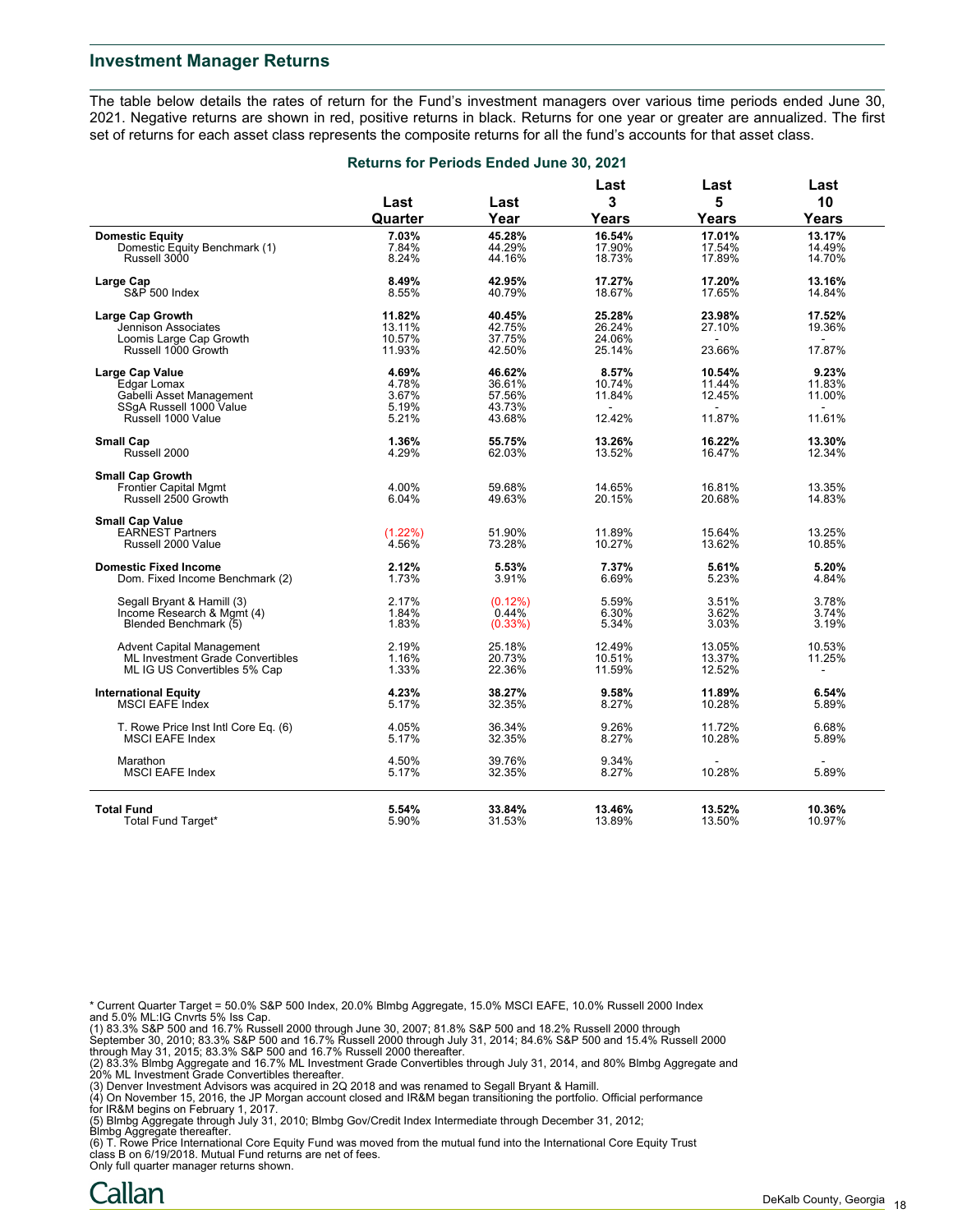#### **Investment Manager Returns**

The table below details the rates of return for the Fund's investment managers over various time periods ended June 30, 2021. Negative returns are shown in red, positive returns in black. Returns for one year or greater are annualized. The first set of returns for each asset class represents the composite returns for all the fund's accounts for that asset class.

| <b>Returns for Periods Ended June 30, 2021</b> |            |            |            |  |  |  |
|------------------------------------------------|------------|------------|------------|--|--|--|
|                                                | Last<br>15 | Last<br>20 | Last<br>25 |  |  |  |
|                                                | Years      | Years      | Years      |  |  |  |
| <b>Domestic Equity</b>                         | 10.63%     | 9.31%      | 10.42%     |  |  |  |
| Domestic Equity Benchmark (1)                  | 10.59%     | 8.56%      | 9.72%      |  |  |  |
| Russell 3000                                   | 10.78%     | 8.92%      | 9.87%      |  |  |  |
| Jennison Associates                            | 14.73%     | 11.06%     | 12.00%     |  |  |  |
| Russell 1000 Growth                            | 13.53%     | 9.78%      | 10.21%     |  |  |  |
| Edgar Lomax                                    | 8.97%      |            |            |  |  |  |
| Gabelli Asset Management                       | 10.72%     | 9.94%      | 11.75%     |  |  |  |
| Russell 1000 Value                             | 8.01%      | 7.73%      | 9.14%      |  |  |  |
| <b>EARNEST Partners</b>                        | 9.85%      |            |            |  |  |  |
| Russell 2000 Value                             | 7.90%      | 9.17%      | 10.01%     |  |  |  |
| <b>Domestic Fixed Income</b>                   | 5.40%      | 5.30%      | 5.70%      |  |  |  |
| Dom. Fixed Income Benchmark (2)                | 5.39%      | 5.29%      | 5.71%      |  |  |  |
| Segall Bryant & Hamill                         | 4.75%      | 4.80%      | 5.16%      |  |  |  |
| Blended Benchmark (3)                          | 4.28%      | 4.46%      | 5.04%      |  |  |  |
| <b>Total Fund</b>                              | 8.81%      | 7.91%      | 8.84%      |  |  |  |
| Total Fund Target*                             | 9.00%      | 7.75%      | 8.60%      |  |  |  |

\* Current Quarter Target = 50.0% S&P 500 Index, 20.0% Blmbg Aggregate, 15.0% MSCI EAFE, 10.0% Russell 2000 Index and 5.0% ML:IG Cnvrts 5% Iss Cap.

(1) S&P 500 through June 30, 2005; 83.3% S&P 500 and 16.7% Russell 2000 through June 30, 2007; 81.8% S&P 500 and 18.2% Russell 2000 through September 30, 2010; 83.3% S&P 500 and 16.7% Russell 2000 through July 31, 2014; 84.6% S&P 500 and 15.4% Russell 2000 through May 31, 2015; 83.3% S&P 500 and 16.7% Russell 2000 thereafter.

(2) 83.3% Blmbg Aggregate and 16.7% ML Investment Grade Convertibles through July 31, 2014, and 80% Blmbg Aggregate and 20% ML Investment Grade Convertibles thereafter.

(3) Blmbg Aggregate through July 31, 2010; Blmbg Gov/Credit Index Intermediate through December 31, 2012; Blmbg Aggregate thereafter.

Only full quarter manager returns shown.